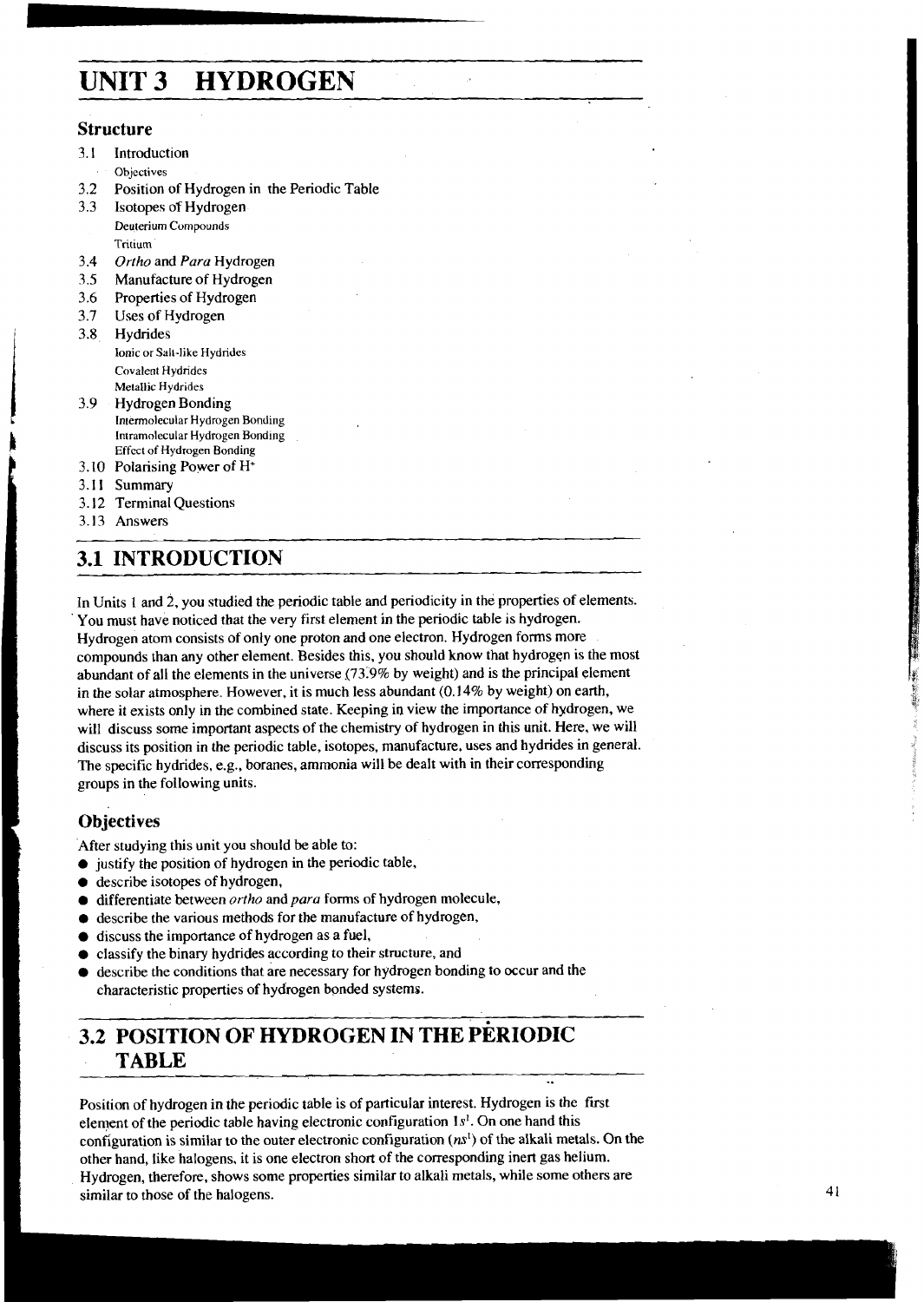Like alkali metals, hydrogen forms halides, oxides and sulphides. You know, the alkali metals have a high tendency of losing their outermost electron to,form **Mt** ions. Hydrogen also forms  $H<sup>+</sup>$  ion, but it does not do so, under normal conditions, because the ionisation energy of hydrogen  $(1312 \text{ kJ mol}^{-1})$  is much higher than that of the alkali metals, e.g., Li, 520; Na, 495; **K,** 41 8 **kJ** mol-'.

In its high ionisation energy, hydrogen resembles more with halogens. The first ionisation energies of fluorine, chlorine, bromine and iodine are 161 8, 1255, 1142 and 1007 **kJ** mol-'. respectively. Due to its high ionisation energy, hydrogen forms a large number of covalent compounds by sharing a pair of electrons. Hydrogen like halogens forms a diatomic molecule by sharing a pair of electrons between the two atoms. By picking up an electron, hydrogen forms the hydride ion  $(H^-)$ , just like the halogens form the halide ion  $(X^-)$ .

From the above discussion, it is clear that hydrogen resembles both the alkali metals as well as the halogens. So, hydrogen can be placed with either of them in the periodic table. However, . conventionally, it is kept along with the alkali metals in group **1** in the periodic table.

#### SAQ 1

a) Why does hydrogen resemble the alkali metals?

b) Explain the formation of hydride ion; 

## **3.3 ISOTOPES OF HYDROGEN**

You have studied that atoms of an element which have the same atomic number but different mass numbers are called **isotopes.** Hydrogen has three different isotopes having mass numbers, 1.2 and 3, called ordinary hydrogen or protium **'H, deuterium** (D) or **ZH** and **tritium** (T) or 3H respectively. These isotopes differ from one another in respect of the presence of neutrons. Ordinary hydrogen has no neutrons, deuterium has one and tritium has two neutrons in the nucleus (Fig. 3.1).

Deuterium is also called heavy hydrogen. These isotopes have same electronic configuration and therefore their chemical properties are almost the same. The only difference is in the rate of reactions. For example, hydrogen has a lower energy of activation than deuterium in its reaction with halogens and therefore, reacts faster.

However, the physical properties of hydrogen, deuterium and tritium differ considerably due to their large mass differences. Some of the important physical properties of hydrogen, deuterium and tritium are tabulated in Table 3.1.

### **3.3.1 Deuterium Compounds**

Naturally occurring hydrogen contains  $0.0156%$  deuterium. Like water, H<sub>2</sub>O, which is the oxide of hydrogen, deuterium also forms an oxide, D<sub>2</sub>O, which is known as heavy water. It can be obtained from ordinary water which contains 0.016% of deuterium oxide, either by fractional distillation or by electrolysis. Hydrogen is liberated more quickly than deuterium at the cathode and the residual liquid continuously gets richer in deuterium content on prolonged electrolysis. We can obtain virtually pure deuterium  $\alpha$ ide.  $D, O$ , by continuous electrolysis of water. Deuterium oxide is used as a moderator in nuclear reactors since it slows down neutrons quickly. Physical properties of H,O and D,O also differ from each other as in the case of H, and D,. These are given in Table 3.2.



: **H, hydrogen-1 1 <sup>e</sup>or protium** 

**or deuterium** (Dl



For profilm<br>  $\begin{pmatrix} 1n \\ 1p \end{pmatrix}$  1e  $\begin{pmatrix} 2n \\ 1n \\ 2n \end{pmatrix}$  is the profilm<br>  $\begin{pmatrix} 1n \\ 1p \end{pmatrix}$  1e  $\begin{pmatrix} 2n \\ 1n \\ 2n \end{pmatrix}$  are deuterium (D) **nucleus** 

 $\begin{pmatrix} 2n \\ 1\rho \end{pmatrix}$  1e  $\begin{pmatrix} 1 \\ 1 \end{pmatrix}$  **H**, hydrogen-3 **le or tritium (TI** 

**nucleus** 

**Fig. 3.1: Isotopes of hydrogen.**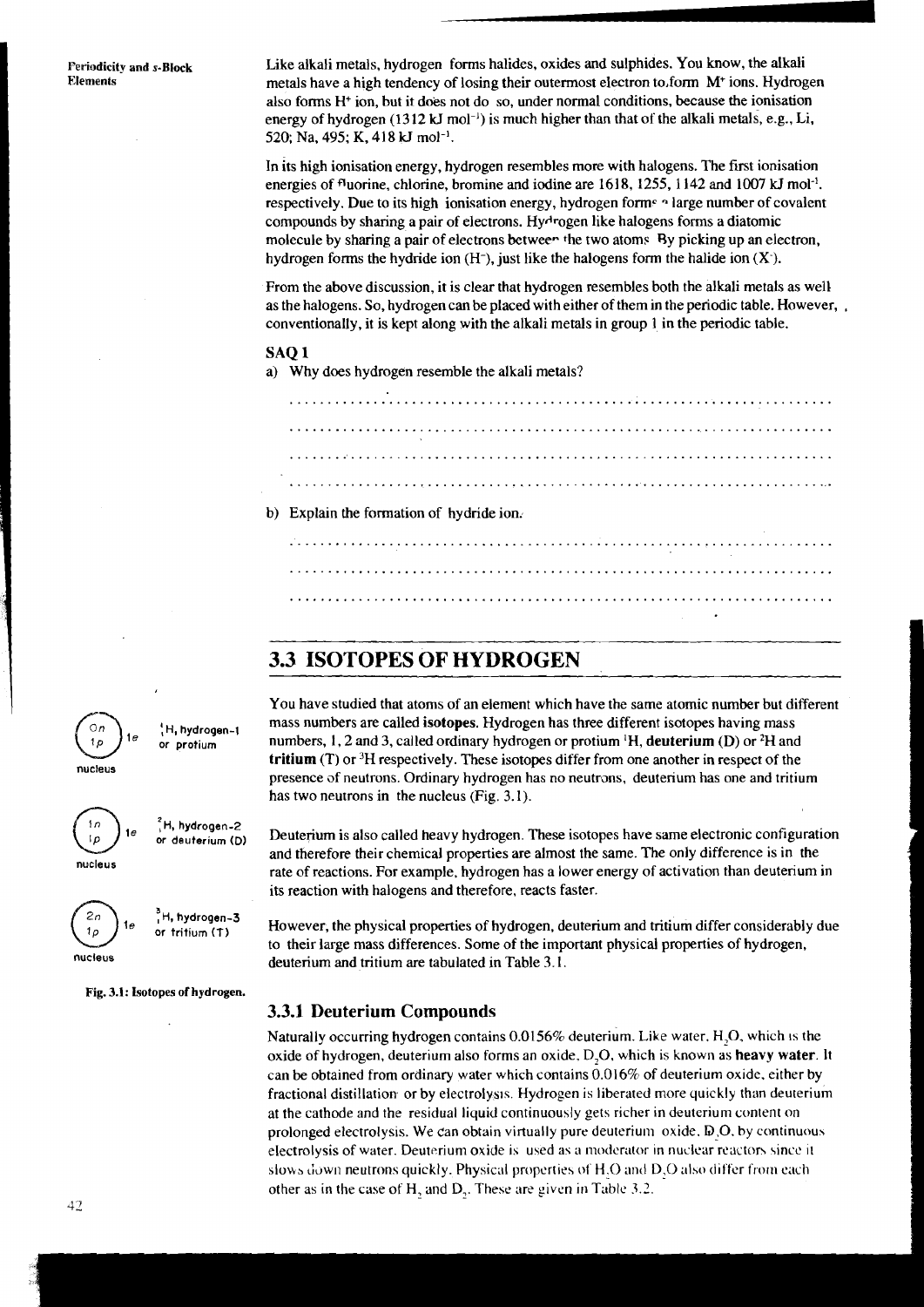## **Table 3.1: Properties of atomic and molecular hydrogen <b>and increases Hydrogen Hydrogen**

| <b>Properties</b>                                                                | Hydrogen        | Deuterium       | <b>Tritium</b>      |
|----------------------------------------------------------------------------------|-----------------|-----------------|---------------------|
| Natural abundance (%)<br>Atomic weight $(C = 12)$                                | 99.985<br>1.008 | 0.0156<br>2.014 | $10^{-15}$<br>3.016 |
| Boiling point (K)                                                                | 20.4            | 23.6            | 25.0                |
| Melting point $(K)$                                                              | 13.8            | 18.5            | 20.62               |
| Density of liquid at                                                             |                 |                 |                     |
| b.p., H <sub>2</sub> ( $103 \times$ kg m <sup>-3</sup> )                         | 0.071           |                 |                     |
| *Ionisation energy, $(kJ \text{ mol}^{-1})$                                      | 1312            |                 |                     |
| *Electron affinity, (kJ mol <sup>-i</sup> )                                      | $-73$           |                 |                     |
| *Electronegativity (Pauling Scale)                                               | 2.1             |                 |                     |
| *Bond length, $H2(g)$ (pm)                                                       | 74.9            |                 |                     |
| *Bond energy $(\Delta H_{\text{atom}})$ , H <sub>2</sub> (kJ mol <sup>-1</sup> ) | 436             |                 |                     |
| *lonic radius, H <sup>-</sup> (pm)                                               | 208             |                 |                     |
| *Covalent radius (pm)                                                            | 37              |                 |                     |
| *van der Waals radius (pm)                                                       | 120             |                 |                     |

\* As expected hydrogen, deuterium and tritium will have similar values.

|  | Table 3.2: Properties of water and heavy water |  |  |  |  |  |
|--|------------------------------------------------|--|--|--|--|--|
|--|------------------------------------------------|--|--|--|--|--|

|                                              | H <sub>2</sub> O | $D_{\rm A}$ |
|----------------------------------------------|------------------|-------------|
| Density at 293K $(10^3 x \text{ kg m}^{-3})$ | 0.9982           | 1.1059      |
| Melting point $(K)$                          | 273.16           | 276.97      |
| Boiling point (K)                            | 373.16           | 374.58      |
| Temperature of maximum density $(K)$         | 277.04           | 284.39      |
| Dielectric constant at 298 K                 | 78.39            | 78.06       |

Hydrogen and deuterium are obtained by similar methods.

 $2Na + 2H_2O \longrightarrow 2NaOH + H_2$ 

 $2Na + 2D_2O \longrightarrow 2NaOD + D_2$ 

Many deuterium compounds, similar to those of hydrogen, are obtained from  $D_2O$ .

$$
2Na + 2H_2O \longrightarrow 2NaOH + H_2
$$
  
\n
$$
2Na + 2D_2O \longrightarrow 2NaOD + D_2
$$
  
\nMany deuterium compounds, similar to the  
\n
$$
PCl_3 + 3D_2O \longrightarrow D_3PO_3 + 3DCI
$$
  
\n
$$
Mg_3N_2 + 6D_2O \longrightarrow 3Mg(OD)_2 + 2ND_3
$$
  
\n
$$
CaC_2 + 2D_2O \longrightarrow Ca(OD)_2 + C_2D_2
$$
  
\nWe can also employ exchange reactions lik

We can also employ exchange reactions like those given below for the preparation of deuterium compounds;

 $NaOH + D<sub>2</sub>O \rightarrow NaOD + HDO$ 

$$
NH4Cl+D2O \rightarrow HDO + NH3DCI
$$
  
\n
$$
\downarrow D2O
$$
  
\n
$$
NH2D2Cl
$$
  
\n
$$
\downarrow D2O
$$
  
\n
$$
ND4Cl \xleftarrow{D2O} \longrightarrow NHD3Cl
$$

### 3.3.2 Tritium

Tritium differs from the other two isotopes of hydrogen in being radioactive. Naturally occurring hydrogen contains nearly 10<sup>-15</sup>% tritium.The concentration of tritium increased by over a hundredfold when thermonuclear weapon testing began in 1954 but is now subsiding again as a result of the ban on atmospheric weapon testing.

Tritium was first obtained synthetically by the bombardment of deuterium compounds such as  $(ND<sub>4</sub>)SO<sub>4</sub>$  with fast deuterons.

$$
{}^{2}_{1}D + {}^{2}_{1}D \longrightarrow {}^{3}_{1}T + {}^{1}_{1}H
$$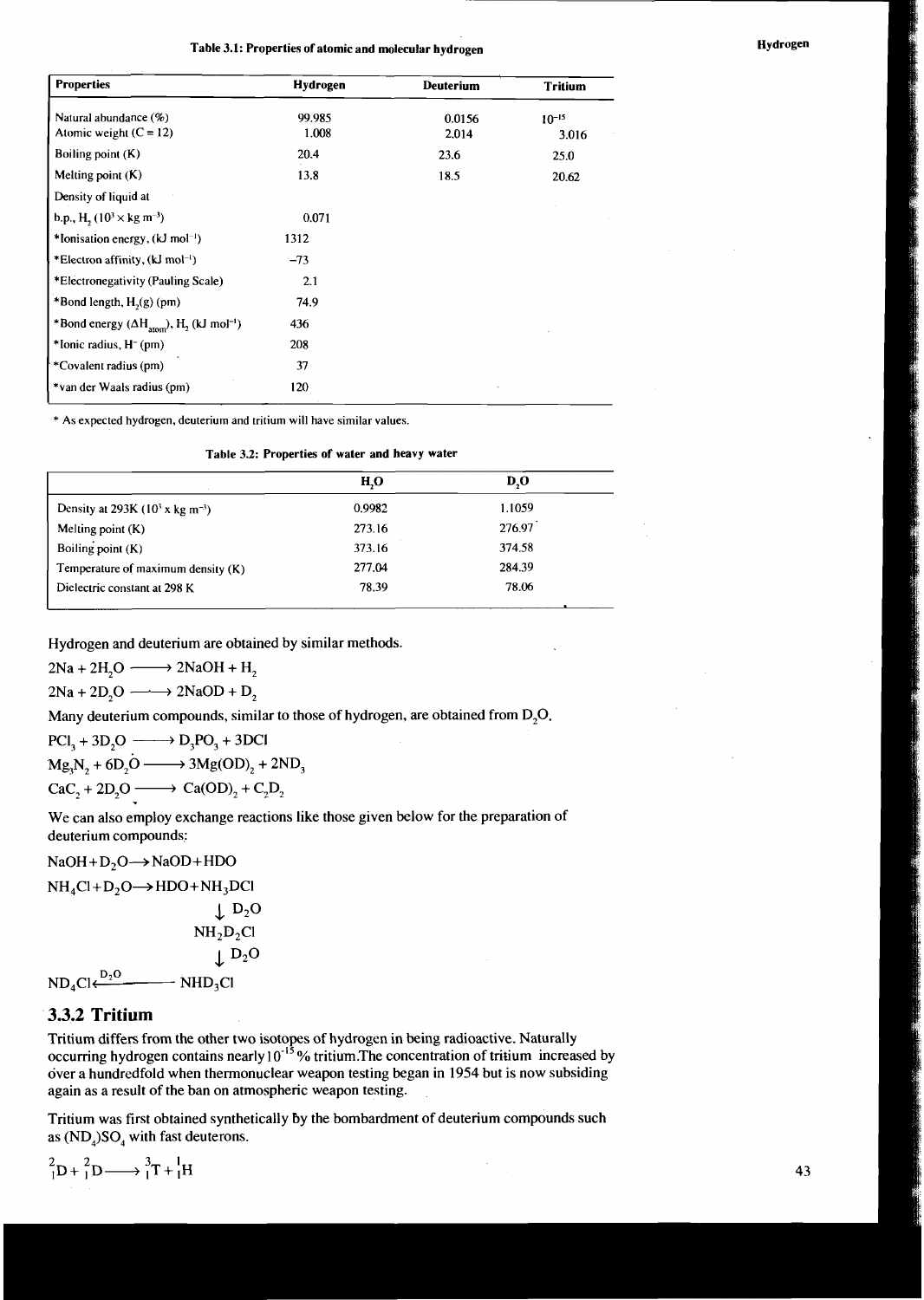**Periodicity and s-Block Elements** 

It is now prepared on a large scale by irradiation of lithium-6 in the form of Li/Mg alloy of LiF with slow neutrons in a reactor.

 ${}_{2}^{6}$ Li +  ${}_{0}^{1}n \longrightarrow {}_{1}^{3}T+{}_{2}^{4}He$ 

The following reaction occurs in nature:

## $^{14}_{7}N + ^{1}_{0}n \longrightarrow ^{3}_{1}T + ^{12}_{6}C$

Tritium is radioactive and decays by emission of a beta-particle. Its half life period is 12.3 years.

### ${}_{1}^{3}T \rightarrow {}_{2}^{3}He + \beta$ -particle

Tritium can be easily incorporated into biological molecules because it behaves chemically, just like ordinary hydrogen. The radiation that tritium gives off within an organism, as a result of its decay, can cause many diseases, including cancer.

#### SAQ<sub>2</sub>

Explain why chemical properties of isotopes of hydrogen are similar.

......................................................................... ......................................................................... .........................................................................

## *3.4 ORTHO* **AND** *PARA* **HYDROGEN**

*Ortho* and *para* are the two **different forms of hydrogen molecule.** We can explain this on the basis of the direction of the nuclear spin. When two hydrogen atoms combine to form a molecule, there are two possibilities. The two nuclei will either spin in the same direction (parallel spins) to give the form called *ortho* **hydrogen,** or they would spin in the opposite directions to give para **hydrogen** (Fig. 3.2). This phenomenon is known as **spin isomerism.** 



**Fig. 3.2: Ortho and** *para* **forms of hydrogen.** 

Due to spin isomerism, difference in their internal energy arises causing differences in physical properties like boiling point, specific heat and thermal conductivity of the *ortho* and **Internal energy is the sum total of** *para* forms of hydrogen. *Para* hydrogen has a lower **internal energy** than that of *ortho*  translational, rotational, vibrational, **hydrogen.** Hydrogen gas is an equilibrium mixture of *ortho* and *para* hydrogen. The ratio of and electronic energy of the *ortho* to *para* bydrogen varies with temperature as sho *ortho* to *para* hydrogen varies with temperature as shown in Fig.3.3.

> Evidently, this ratio increases with the rise in temperature upto a temperature of about 300 K (27OC) and remains constant thereafter. The percentage of *ortho* hydrogen at *300* K and above is 75%:-This means that it is not possible to get 100% *ortho* hydrogen at any



Fig. 3.3: Ortho-para equilibria for H<sub>2</sub>, D<sub>2</sub> and T<sub>2</sub>.

**molecule.**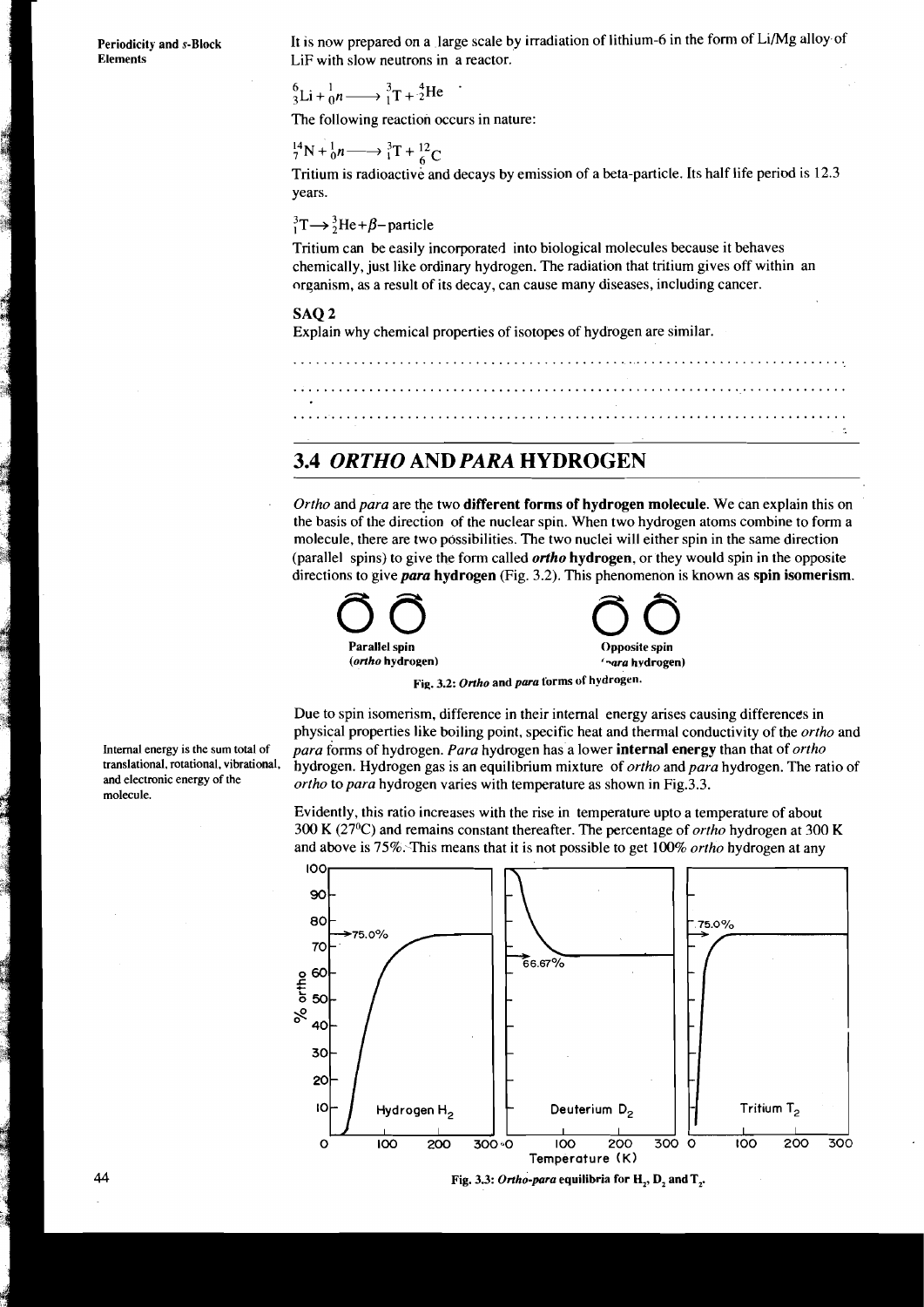temperature. The equilibrium mixture of para and *ortho* hydrogen changes to almost 100% *para* hydrogen when cooled nearly to absolute zero. *Para* hydrogen is stable for weeks in the absence of catalysts like activated charcoal, Fe, Ni, Pt, O<sub>1</sub>, NO<sub>2</sub>, etc., which catalyse the conversion of *para* to *ortho* hydrogen. Similarly, deuterium and tritium also exhibit spin isomerism and exist in *ortho* and *para* forms. However, the ratio 6f *ortho* and *para* forms in deuterium-and tritium is different from that in hydrogen. The variation of *ortholpara* ratio at different temperatures is also different. If you look carefully in Fig. 3.3, you will see that tritium resembles hydrogen more closely than deuterium in this respect. for weeks in<br>
ich catalyse the<br>
exhibit spin<br>
d *para* forms in<br> *holpara* ratio at<br>
will see that<br>
ments about<br>
spins.<br>
spins.<br>
spins.

#### SAQ 3

Write 'T' for true and **'F'** for false in the given boxes for the following statements about *ortho* and *para* forms of hydrogen:

- i) Ortho and para hydrogen are different due to difference in their nuclear
- ii) *Ortho* and *para* hydrogen are different due to difference in their electron spins.
- iii) Physical properties of *ortho* and *para* hydrogen are similar.
- iv) *Para* hydrogen is more stable at lower temperatures.
- v) At 100 K percentage of *orrho* hydrogen in the mixture is 70%.!

## **3.5 MANUFACTURE OF HYDROGEN**

So far we studied the various isotopes of hydrogen and also the two forms of the hydrogen molecule. Hydrogen is an important industrial chemical about which you will study more in the following section. Let us start with its manufacture.

Water is the natural abundant source for the manufacture of hydrogen. Reduction of water to hydrogen can be carried out chemically as well as electrolytically. The common reducing agents are coke, carbon monoxide or hydrocarbons which reduce water to hydrogen at high , **Residue left from distillation of coal**  temperatures.

Hydrogen is manufactured by allowing steam to react with red hot coke at about 1250K.

$$
C + H_2O \xrightarrow{-1250K} CO + H_2
$$

This mixture of CO and H<sub>2</sub> is also known as **water gas** and the reaction is referred to as water gas reaction. As this mixture  $(CO + H<sub>2</sub>)$  is used for the synthesis of methanol and a number of hydrocarbons, this is also called **synthesis gas.** 

Hydrogen is now produced by the reaction of natural gas (chiefly methane) with steam in presence of a nickel catalyst.

$$
\text{CH}_4 + \text{H}_2\text{O} \xrightarrow{ \text{Ni catalyst} } \text{CO} + 3\text{H}_2
$$

Similar reaction can occur with other hydrocarbons also. In both the above processes  $CO$  is converted to  $CO$ , and more hydrogen generated by passing the gases  $(CO + H<sub>2</sub>)$  and steam over iron oxide or cobalt oxide catalyst.

$$
CO + H_2O \xrightarrow[450.650 \text{K}]{\text{calyst}} CO_2 + H_2
$$

Hydrogen and carbon dioxide can be easily separated from each other by bubbling the gas mixture through water in which  $CO<sub>2</sub>$  is fairly soluble and  $H<sub>2</sub>$  virtually insoluble.

At higher temperatures, in the presence of catalysts (silica, alumina) hydrocarbons decompose and rearrange in what are called cracking reactions. These reactions, which are used in refining of petroleum, produce hydrogen as a by-product. One example of simple cracking reaction is the cracking of propane:

2CH<sub>3</sub> - CH<sub>2</sub> - CH<sub>3</sub> 
$$
\frac{875 \text{K}}{\text{catalyst}}\cdot \text{CH}_4 + \text{CH}_2 = \text{CH}_2 + \text{CH}_3 - \text{CH} = \text{CH}_2 + \text{H}_2 \uparrow
$$

Electrolysis of acidified water using platinum electrodes is a convenient source of hydrogen (and oxygen). On a large scale, very pure hydrogen (>99.95%) can be obtained from the electrolysis of aqueous solutions of barium hydroxide between nickel electrodes.



 $\Box$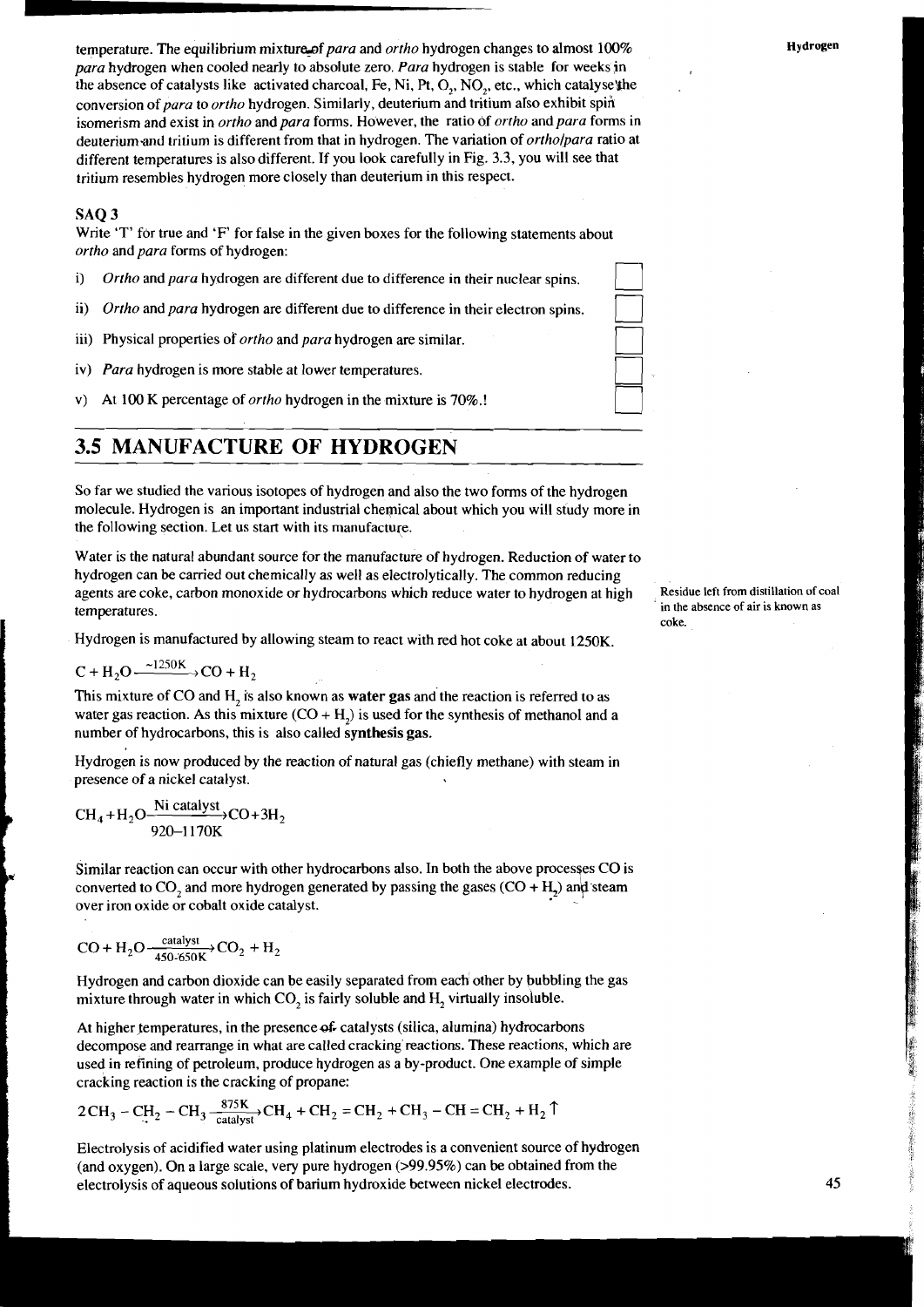**Periodicity and s-Block Elements** 

But hydrogen obtained by electrolysis of water is relatively expensive because of the cost of the electrical energy. However, hydrogen is economically obtained as a by-product in the electrolysis of brine solution in the manufacture of sodium hydroxide.

During electrolysis there is a competition at the anode between the oxidation of chloride ion and the oxidation of water.

and the oxidation of water.  
\n
$$
2Cl^{(2)}(aq) \longrightarrow Cl_{2}(g) + 2e
$$
\n
$$
2H_{2}O(l) \longrightarrow O_{2}(g) + 4H^{+}(aq) + 4e
$$

When a concentrated salt solution (brine) is used, the first reaction is the one that is observed. At the cathode, the reaction is the reduction of water because it is more easily reduced than Na+.

 $2H_2O(l) + 2e \longrightarrow H_2(g) + 2OH^-(aq)$ 

When we combine the anode and cathode reactions and include the  $Na<sup>+</sup>$  ion (which is actually a spectator ion), the overall reaction becomes

$$
2Na^{+} + 2Cl^{-} + 2H_{2}O \longrightarrow Cl_{2}(g) + H_{2}(g) + 2Na^{+} + 2OH^{-}
$$

In the laboratory hydrogen can **be** prepared by the reaction of water or dilute acids on electropositive metals such as alkali metals, alkaline earth metals, the metals ofGroup 12 (e.g., Zn) and the larthanides. The reaction can **be** explosively violent with alkali metals (e.g., K, Rb). Convenient laboratory methods employ sodium amalgam or calcium with water, or zinc and tin with hydrochloric acid.

#### SAQ 4

Complete the following chemical reactions which take place during the formation of hydrogen:

- i)  $C+H_1O \longrightarrow \ldots \ldots \longrightarrow \ldots$
- $CH<sub>4</sub> + H<sub>2</sub>0 \longrightarrow \ldots \ldots \ldots + \ldots \ldots$ ii)
- iii)  $CO + H_2O$   $\longrightarrow$  ......... + .........
- iv)  $2\text{NaCl} + 2\text{H}_2\text{O} + \frac{\text{Electrolysis}}{\text{O}} \rightarrow \ldots \ldots \ldots + \ldots \ldots + \ldots$
- v)

## **3.6 PROPERTIES OF HYDROGEN**

Hydrogen is the lightest element known. It is a colourless, odourless and tasteless gas. Hydrogen molecule is thermally stable and has little tendency to dissokiate at normal temperatures, since the reaction **3.6 PROPERTIES OF HYDROGEN**<br>Hydrogen is the lightest element known. It is a colourless, odourless and tasteless gas.<br>Hydrogen molecule is thermally stable and has little tendency to dissociate at normal<br>temperatures, sin

light, it does dissociate. The atomic hydrogen produced, exists for less than half **a** second after which it recombines to give molecular hydrogen and liberates a large amount of energy (436 kJ mol<sup>-1</sup>) in the form of heat. Most of the transition metals catalyse the recombination reaction of atomic hydrogen.

Atomic hydrogen is a powerful reducing agent and reduces copper, silver and mercury salts to the metallic state. It combines with alkali metals to form hydrides, which we shall discuss in Section 3.8, reduces sulphur to hydrogen sulphide and carbon monoxide to formaldehyde. It also reacts with oxygen at room temperature to form hydrogen peroxide. The reactions can be written as: Atomic hydrogen is a powerful r<br>to the metallic state. It combines<br>in Section 3.8, reduces sulphur to<br>formaldehyde. It also reacts with<br>The reactions can be written as:<br>AgNO<sub>3</sub> + H ——> Ag + HNO<sub>3</sub><br>Na + H ——> NaH

$$
AgNO3 + H \longrightarrow Ag + HNO3
$$
  
\n
$$
Na + H \longrightarrow NaH
$$
  
\n
$$
CO + 2H \longrightarrow HCHO
$$
  
\n
$$
O2 + 2H \longrightarrow H2O2
$$

$$
O_2 + 2H \longrightarrow H_2O_2
$$

Atomic hydrogen is generally produced by passing ordinary hydrogen through an electric arc maintained between two tungsten electrodes. The atoms set free are carried away by a

**Mercury dissolves many metals including sodium, zinc, tin, silver and gold to form amalgam.**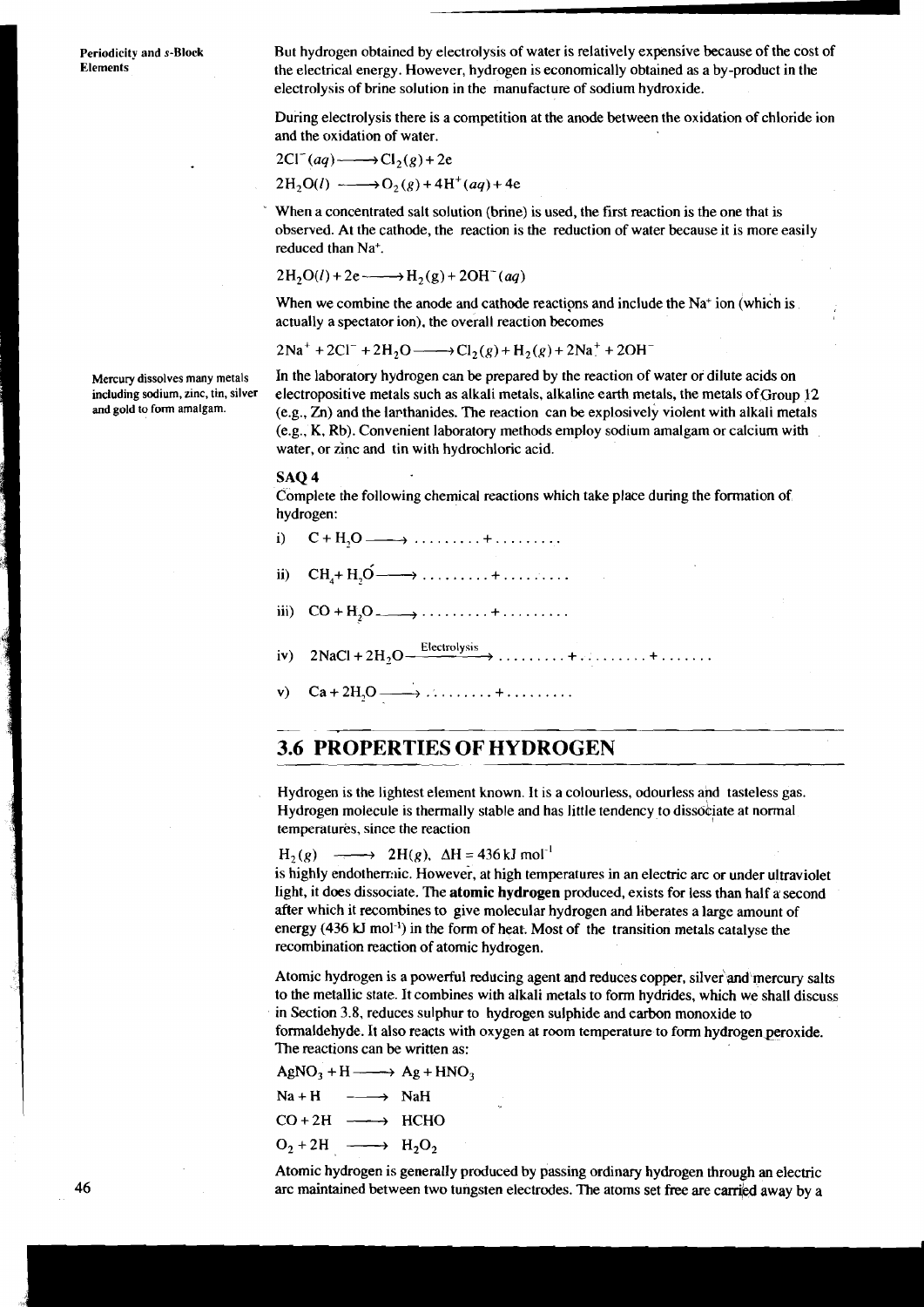stream of incoming hydrogen gas. These free atoms recombine at once on coming in contact with a metallic surface liberating a.large amount of heat and thus raising the temperature of the metal very high, say to 4000-5000K. This principle is utilised in making of the 'atomic hydrogen welding torch' (Fig. 3.4). It provides an opportunity of welding at a very high temperature but in a reducing atmosphere.

Despite fairly high bond dissociation energy of hydrogen molecule, it is moderately reactive because hydrogen forms strong bonds with many other elements. It reacts with almost all elements except the noble gases. Hydrogen reacts with alkali and alkaline earth metals by accepting anelectron to form ionic hydrides, e.g., **KH** and CaH,. With non-metals, it forms covalent hydrides, e.g., NH<sub>3</sub>, H<sub>2</sub>O and HF. In Section 3.8, you will study more about the hydrides.



Fig.3.4: Atomic hydrogen welding torch.

Hydrogen is easily oxidised to water and; therefore, it acts as a very good reducing agent in a variety of situations. Hydrogen is used in metallurgy to reduce metal oxides to metals in cases where carbon cannot be used because the metal, e.g., Mo and W can form a carbide:

$$
WO3 + 3H2 \longrightarrow W + 3H2O
$$
  
\n
$$
(NH4)2 MoO4 + 3H2 \longrightarrow Mo + 2NH3 + 4H2O
$$

Hydrogen adds on the multiple bonds in organic compounds. In the presence of catalysts such as finely divided nickel, palladium or mixtures of metal oxides, unsaturated organic compounds are thus reduced to saturated compounds. For example, a variety of situations. Hydrogen is used in me<br>
cases where carbon cannot be used because the<br>  $WO_3 + 3H_2$   $\longrightarrow$   $W + 3H_2C$ <br>  $(NH_4)_2 MoO_4 + 3H_2$   $\longrightarrow$   $Mo + 2NH$ <br>
Hydrogen adds on the multiple bonds in organs<br>
such as finely d

CH<sub>3</sub>CH = CHCH, + H<sub>2</sub> 
$$
\xrightarrow{278K}
$$
 CH<sub>3</sub>CH<sub>2</sub>CH<sub>2</sub>CH<sub>3</sub>  
2 - butene   
Pl, 1 atm   
 n - butane

CH<sub>3</sub>C = N + 2H<sub>2</sub> 
$$
\xrightarrow{673K}
$$
 CH<sub>3</sub>CH<sub>2</sub>NH<sub>2</sub>  
methyl cyanide  $\xrightarrow{ZnO/Cr_2O_3}$ ethyl amine

Catalytic hydrogenation of unsaturated liquid vegetable oils to solid edible fats illustrates the industrial application of the reduction reaction; as the reduction of an oleate (ester of oleic acid) to the corresponding stearate (ester of stearic acid) would show: Catalytic hydrogenation of unsaturated liquid vegetable oils to solid edib<br>industrial application of the reduction reaction; as the reduction of an oleacid) to the corresponding stearate (ester of stearic acid) would show CH<sub>3</sub>C = N + 2H<sub>2</sub>  $\xrightarrow{673K}$  CH<br>methyl cyanide  $ZnO/Cr_2O_3$  eth<br>Catalytic hydrogenation of unsaturindustrial application of the reduction<br>acid) to the corresponding stearate<br>CH<sub>3</sub>(CH<sub>2</sub>)<sub>7</sub>CH = CH(CH<sub>2</sub>)<sub>7</sub>COC<br>Oleate<br>Hyd

$$
CH_3(CH_2)_7CH = CH(CH_2)_7COOR + H_2 \longrightarrow CH_3(CH_2)_{16}COOR
$$
  
Oleate  
Stearate

Hydrogen reacts with carbon monoxide in the presence of catalysts to form methanol:

$$
CO + 2H_2 \xrightarrow{\text{cobalt}} CH_3OH
$$

This reaction is known as hydroformylation reaction and is used in industriai preparation of methanol.

#### SAQ<sub>5</sub>

Write chemical equations for the following reactions:

i) Formation of methanol from coal

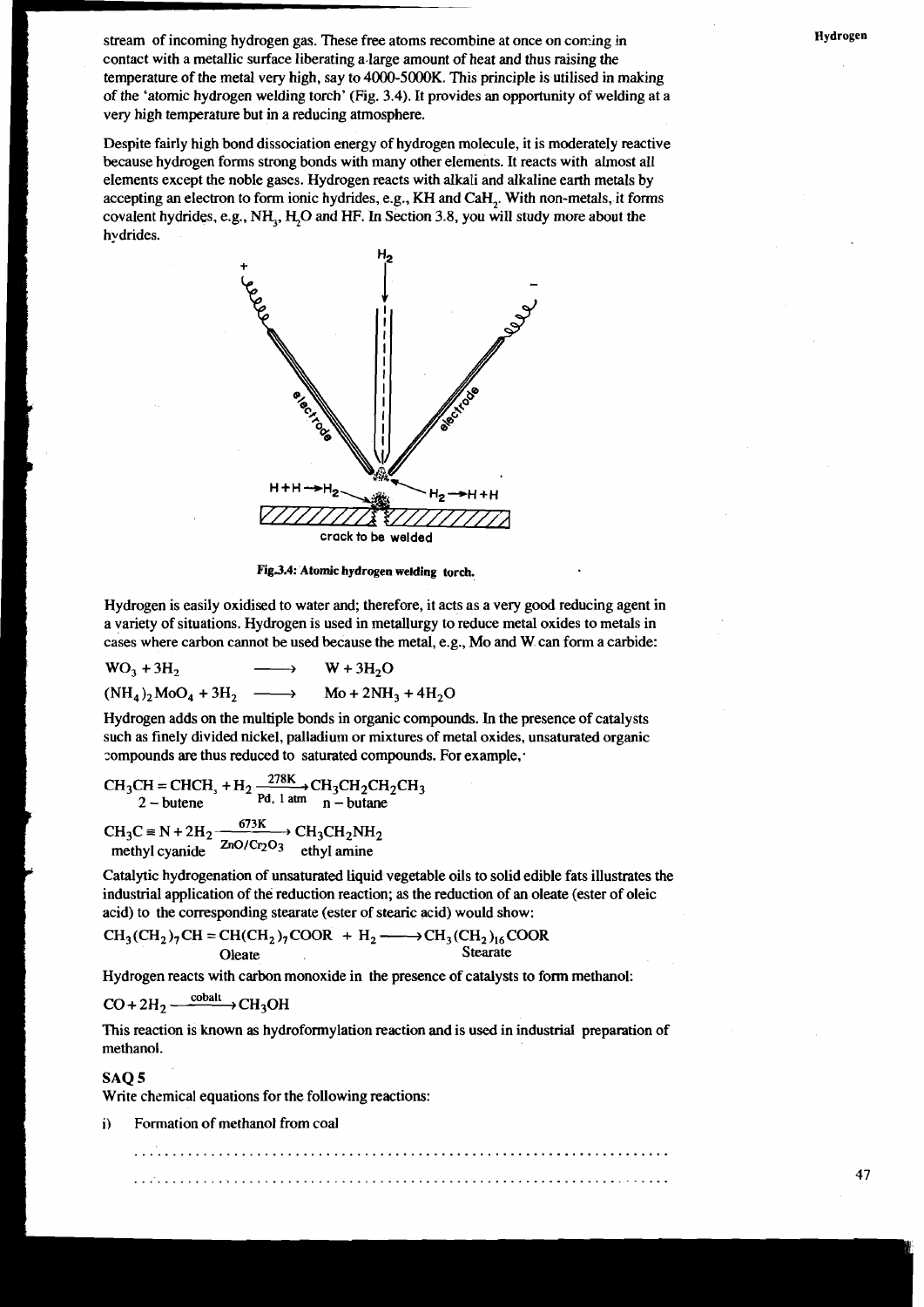- ii) Reduction of methyl cyanide
	-
- iii) Conversion of.oleic acid into stearic acid
	- ......................................................................
- iv) Reduction of ammonium molybdate to molybdenum

#### ......................................................................

## **3.7 USES OF HYDROGEN**

Hydrogen is a very important industrial chemical. The largest single use of hydrogen is in the synthesis of ammonia which is used in the manufacture of nitric acid and nitrogenous fertilizers. As described in Section 3.6, hydrogen is used in the hydrogena ion of vegetable oils, and mamfacture of methanol. It is also used in metallurgy to reduce metal oxides to metals in special cases, e.g., Mo and W.

......................................................................

In spacecrafts, hydrogen gas is used in fuel cells (Fig. 3.5) for generating electrical energy and for providing clean drinking water to the astronauts. In a fuel cell, electrical energy is generated by the reaction of hydrogen **and** oxygen without eVolution of my heat. **TOis** is sometimes called **"cold combustion".** A hydrogen-oxygen fuel cell may have an alkaline or acidic electrolyte. Figure 3.5 shows a hydrogen-oxygen fuel cell with porous carbon electrodes and KOH **as** electrolyte.



**Fig. 3.5: A hydrogen-oxygen fuel cell with KOH electrolyte and carbon electrodes.** 

The half cell reactions **are as** given below:

 $H_2(g) + 2OH^ \longrightarrow$   $2H_2O(l) + 2e$ ,  $E^0 = -0.828V$ , Anode The half cell reactions are as given below:<br>  $H_2(g) + 2OH^- \longrightarrow 2H_2O(l) + 2e$ ,  $E^0 = -0.828V$ , Anode<br>  $\frac{1}{2}O_2(g) + H_2O(l) + 2e \longrightarrow 2OH^-$ ,  $E^0 = 0.401V$ , Cathode  $H_2(g) + 2OH^ \longrightarrow$   $2H_2O(l) + 2e$ ,  $E^0 = -0.82$ <br>  $\frac{1}{2}O_2(g) + H_2O(l) + 2e \longrightarrow 2OH^-$ ,  $E^0 = 0.4$ <br>  $H_2(g) + \frac{1}{2}O_2(g) \longrightarrow H_2O(l)$ ,  $E^0 = 1.229V$ 

$$
H_2(g) + \frac{1}{2}O_2(g) \longrightarrow H_2O(l), E^0 = 1.229V
$$

With acidic electrolyte, the half-cell reactions **are** as under:

 $H_2(g) + \frac{1}{2}O_2(g) \longrightarrow H_2O(l), E^{\circ} =$ <br>With acidic electrolyte, the half-cell reach<br> $H_2(g) \longrightarrow 2H^+ + 2e, E^{\circ} = 0$ , Anode

$$
\frac{1}{2}O_2(g) + 2H^+ + 2e \longrightarrow H_2O(l)
$$
,  $E^0 = 1.229V$ , Catholic.

$$
H_2(g) \longrightarrow 2H^+ + 2e, E^0 = 0, \text{ Anode}
$$
  
\n
$$
\frac{1}{2}O_2(g) + 2H^+ + 2e \longrightarrow H_2O(l), E^0 = 1.22
$$
  
\n
$$
H_2(g) + \frac{1}{2}O_2(g) \longrightarrow H_2O(l), E^0 = 1.229V
$$
  
\nThus, you can see from the above, that the electric

Thus, you can **see** from the above, that the electromotive force (emf.) of the cell remains the same whether we use alkaline or acidic electrolyte. This is because we are using the same reactants at the electrodes in both the cases. Fuel cells have several advantages over other sources of energy. Firstly, in a fuel cell unlike in the dry cell or storage **battery** (which requires recharging also), **the** cathode and anode reactants are continuously supplied so that energy can be indefinitely withdrawn from it. Secondly, in a fuel cell energy is extracted from the reactants under more nearly ideal conditions. Therefore, the thermodynamic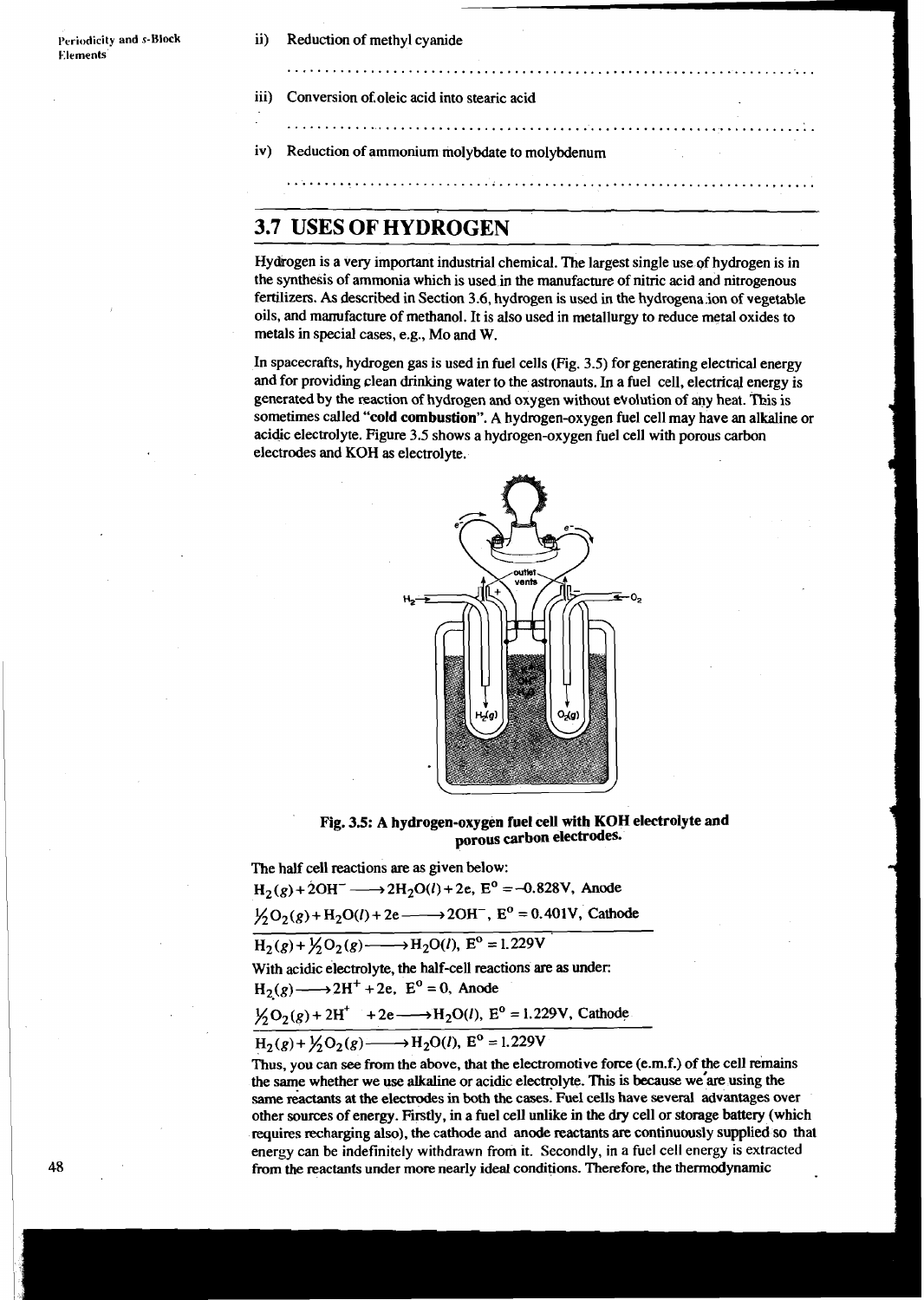efficiency of the fuel cells is higher than that of the most of the ordinary combustion processes. Fuel cells have efficiencies approaching 75%, whereas power plants that bum fuels have efficiencies of only about 40%.

Combustion of hydrogen is a highly exothermic reaction and produces no pollutants:

 $2H_2(g) + O_2(g) \longrightarrow 2H_2O(l)$ ,  $\Delta H = -572$  kJ

Liquid hydrogen is, therefore, used as a rocket fuel.

It has been recognised during the past two decades that the world reserves of fossil fuels like coal, oil and gas are finite, so they cannot last for ever. Similarly, the nuclear and hydroelectric power also cannot meet all our energy requirements. Moreover, these sources pose a danger of environmental degradation. This has prompted an active search for alternative sources of energy. In addition to solar power, hydrogen is being considered a potential fuel for the future.

Hydrogen as a fuel has many advantages over the conventional fossil fuels and electric power. It is available in unlimited quantities in sea water. It is pollution free because the major product of its combustion is water with only traces of nitrogen oxides. It releases greater energy per unit weight of fuel in comparison to gasoline and other fuels. Hydrogen can be transported **as** a gas in high pressure pipelines, **as** a liquid in tankers and even as a solid in the form of metal hydrides. Unlike electricity, hydrogen can be stored and used when needed. You may then naturally think, why hydrogen has not replaced other fuels. There is a reason for this of course. At present, its manufacture from water is expensive. But that may change in future.

Hydrogen like electricity is a secondary source of energy because it is produced using energy from a primary source such **as** coal, nuclear fission or the sun. Water is very stable to thermal decomposition, it does not decompose to hydrogen and oxygen to any appreciable extent at practically viable temperatures. However, hydrogen can be conveniently prepared by electrolysis of watez. But this method is not economical at present. In fact more energy has to be spent in electrolysis of water than that can be liberated by burning hydrogen as a fuel. Great efforts are being made to make electrolysis of water more energy-efficient so that the use of hydrogen as a fuel can become economically viable.

Non-electrolytic methods of preparation of hydrogen, e.g., thermochemical and photochemical hydrogen generation are also being studied: In thermochemical hydrogen generation, water is heated with certain chemicals to liberate hydrogen at much lower temperatures. In the past few years, several water splitting cycles have been identified, out

|  |  | temperatures. In the past few years, several water splitting cycles have been<br>of which two potentially useful cycles are given below:                                                                                                                                                                                                                                                                |
|--|--|---------------------------------------------------------------------------------------------------------------------------------------------------------------------------------------------------------------------------------------------------------------------------------------------------------------------------------------------------------------------------------------------------------|
|  |  |                                                                                                                                                                                                                                                                                                                                                                                                         |
|  |  | Cycle 1 ii) $3FeCl_2 + 4H_2O \frac{775K}{100} + 6HCl + H_2$<br>Cycle 1 iii) $Fe_3O_4 + \frac{3}{2}Cl_2 + 6HCl - \frac{375K}{1000} + 3FeCl_3 + 3H_2O + \frac{1}{2}O_2$<br>iii) $3FeCl_3 \xrightarrow{575K} 3FeCl_2 + \frac{3}{2}Cl_2$                                                                                                                                                                    |
|  |  |                                                                                                                                                                                                                                                                                                                                                                                                         |
|  |  | Cylce 2<br>$\begin{bmatrix}\ni & \text{CaBr}_2 + \text{H}_2\text{O} \xrightarrow{1025\text{K}} \text{CaO} + 2\text{HBr} \\ ii) & \text{Hg} + 2\text{HBr} \xrightarrow{375\text{K}} \text{HgBr}_2 + \text{H}_2 \\ iii) & \text{HgBr}_2 + \text{CaO} \xrightarrow{280\text{K}} \text{HgO} + \text{CaBr}_2 \\ iv) & \text{HgO} \xrightarrow{775\text{K}} \text{Hg} + \frac{1}{2}\text{O}_2\n\end{bmatrix}$ |
|  |  |                                                                                                                                                                                                                                                                                                                                                                                                         |
|  |  |                                                                                                                                                                                                                                                                                                                                                                                                         |
|  |  |                                                                                                                                                                                                                                                                                                                                                                                                         |

Thus by repeating reactions (i)  $-$  (iii) in Cycle 1 or reactions (i)  $-$  (iv) in Cycle 2, water can be splitted to  $H<sub>1</sub>$ , and  $O<sub>2</sub>$ .

Decomposition of water by solar energy in presence of catalysts is known **as** photochemical decomposition of water. Using special catalysts, scientists in France have been able to achieve the efficient decomposition of water under visible and ultraviolet light. If this process can be made industrial, a convenient method of converting solar energy directly to a useful form of stored chemical energy will be available.

#### SAQ 6

Write five important industrial uses of hydrogen.

**医学的医学家的 经外汇的 医光线**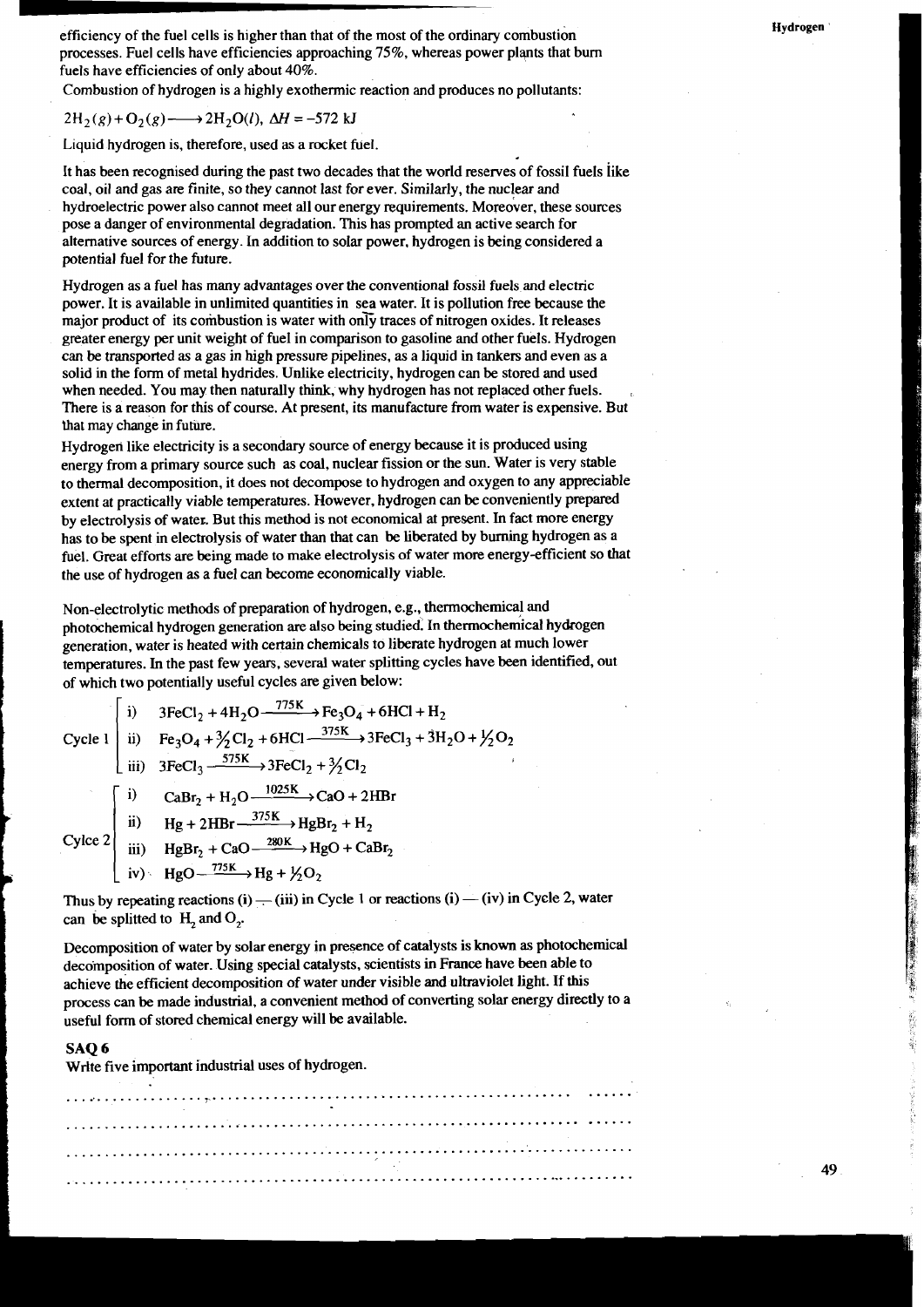**Periodicity and s-Block** 

## **Elements 3.8 HYDRIDES**

Hydrogen combines with a number of elements to form compounds called hydrides. As electronegativity of the element increases, the stability of hydrides also increases. Three types of hydride compounds are formed depending upon the electronegativity of the elements. These are classified into:

- i) Ionic or saltlike or saline hydrides.
- ii) Covalent or molecular hydrides.
- iii) Metallic or non-stoichiometric hydrides.

Now we shall discuss each type of hydrides in detail.

#### 3.8.1 **Ionic or Saltlike Hydrides**

These are formed by metals which have low electronegativity values and are more electropositive with respect to hydrogen. These Wdrides are formed by transfer of an electron from the metal to the hydrogen atom. Hydride ion is a peculiar chemical species and in contrast to proton which has vanishingly small size, it is unusually large. It is larger than any of the halide ions except iodide. The source of this apparent paradox lies in the lack of control by a single nuclear proton over two mutually repelling electrons.

Alkali and alkaline earth metals of groups 1 and 2 are sufficiently electropositive and force the hydrogen atom to accept an electron to form the hydride ion, H-, e.g., lithium hydride Li<sup>+</sup>H<sup>-</sup> and calcium hydride Ca<sup>2+</sup> (H<sup>-</sup>),. When the metals are heated in hydrogen at 973 K, ionic hydrides are obtained. Ionic hydrides are white crystalline solids. They have high melting points and conduct electricity in fused state liberating hydrogen at the anode. Their density is higher than that of the metal.

They are powerful reducing agents specially at higher temperature, e.g.,

 $2CO + NaH$   $\longrightarrow$   $HCOONa + C$  $SiCl_4 + 4NaH \longrightarrow SiH_4 + 4NaCl$  $PbSO_4 + 2CaH_2 \longrightarrow PbS + 2Ca(OH)_2$ 

 $Li<sup>+</sup>H<sup>-</sup>$  and Na<sup>+</sup>H<sup>-</sup> are used in making valuable reducing agents like lithium aluminium hydride (LiAIH<sub>a</sub>) and sodium borohydride (NaBH<sub>a</sub>). These complex hydrides are frequently used in the reduction of aldehydes, ketones, acids and their derivatives to give alcohols.

 $R-COOH$   $\xrightarrow{\text{LiAlH}_4/\text{NaBH}_4} R-CH_2OH$ <br>Organic Primary Alcoh Primary Alcohol acid  $> C = O \frac{\text{LiAlH}_4 / \text{NaBH}_4}{\text{LiAlH}_4 / \text{NaBH}_4}$  > CH-OH ketone / aldehyde Secondary alcohol

#### **38.2 Covalent Hydrides**

These hydrides are formed by elements of comparatively higher electronegativity, generally p-block elements and Be and Mg. The bonds formed in this class of hydrides are mostly covalent in character but in some cases, for example, in HF, the bond may be partially ionic.

The covalent hydrides can be prepared either by direct reaction of non-metals with hydrogen under suitable conditions or by the reaction of **H,O** or acids on nitrides, carbides, borides, silicides, stamides of alkali and alkaline earth metals or by the reduction of halides. These are illustrated by the following reactions:

 $N_2 + 3H_2 \xrightarrow{\text{catalyst, } 750K} 2NH_3$  $Mg_3N_2 + 6H_2O \xrightarrow{600-1000 \text{ atm}} 3Mg(OH)_2 + 2NH_3$  $CaC_2 + 2H_2O \longrightarrow Ca(OH)_2 + C_2H_2$  $AsCl<sub>3</sub> + 6H \xrightarrow{Zn + HCl} 4AsH<sub>3</sub> + 3HCl$  $4PCl_3 + 3LiAlH_4 \xrightarrow{either} 4PH_3 + 3LiCl + 3AlCl_3$ 

These hydrides have a molecular lattice made up of individual saturated covalent molecules, .with only weak van der Waals forces and in some cases hydrogen bonds holding the molecules together. This accounts for their softness, low melting and boiling points. their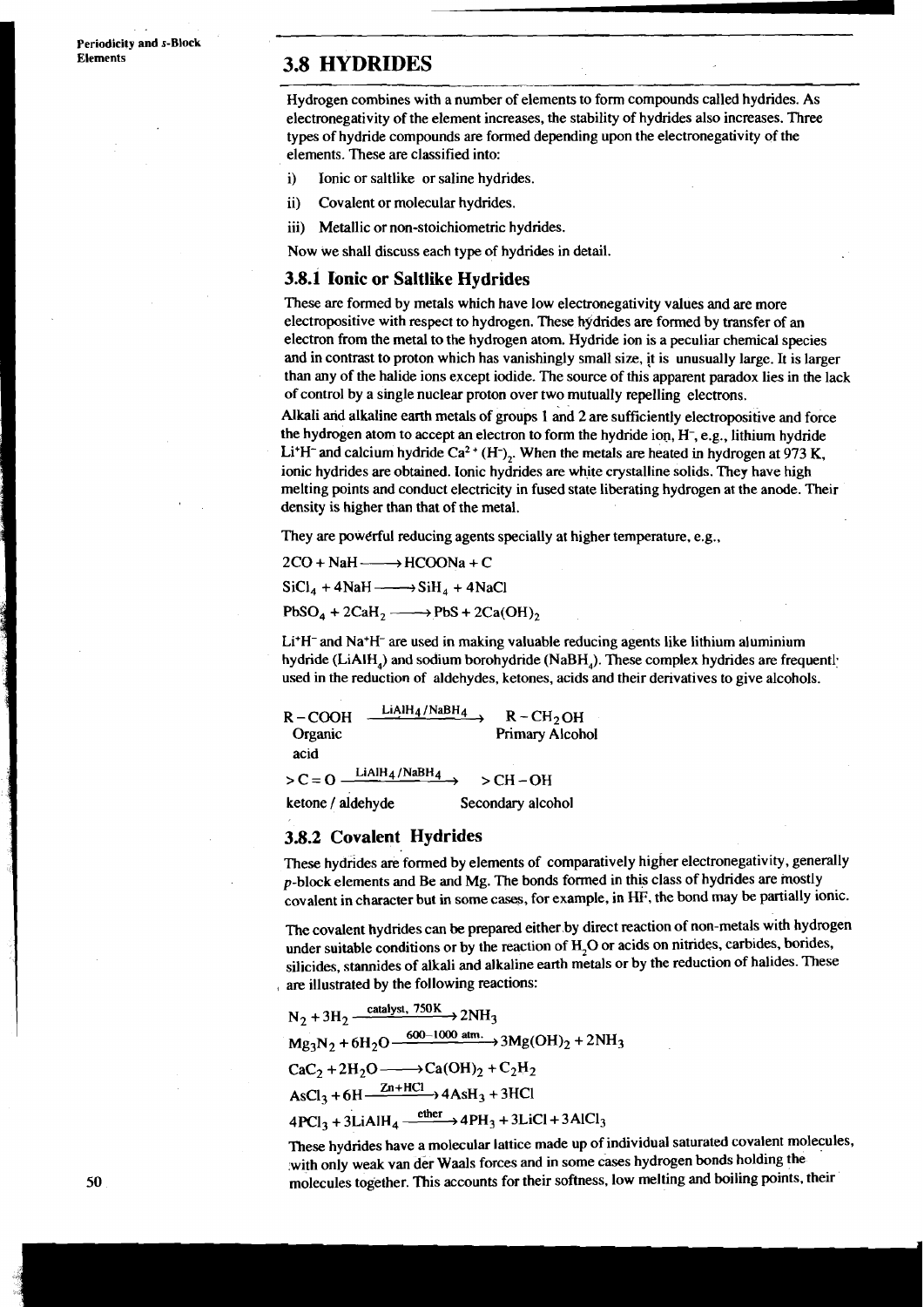volatility and lack of conductivity. Some covalent hydrides are unstable in the presence of air, e.g., stannane, SnH,.

**Hydrogen** 

Some covalent hydrides of Groups 2 and 13 are electron deficient. These have structures between ionic and covalent hydrides. These are either dimeric, e.g., boron hydride  $(B,H_1)$ , or polymeric, e.g., beryllium hydride  $(BeH<sub>2</sub>)<sub>n</sub>$ , magnesium hydride  $(MgH<sub>2</sub>)<sub>n</sub>$ , and aluminium hydride (AIH<sub>1</sub>), You will study the detailed structure of these hydrides in Units 5 and 6 of this course.

#### **3.8.3 Metallic Hydrides**

On heating, hydrogen reacts with many transition metals, lanthanides and actinides to form metallic hydrides. Most of these have metallic appearance and are less dense than the parent metal. They all conduct heat and electricity though not as well as the parent metal (cf. ionic hydrides). Unlike the saline hydrides, they are almost always non-stoichiometric, being deficient in hydrogen. For example, TiH<sub>1518</sub>, VH<sub>064</sub>, CrH<sub>17</sub>, NiH<sub>0647</sub>, PdH<sub>0648</sub>, TaH<sub>76</sub>, LaH,<sub>n</sub>, YbH<sub>151</sub>, etc., approach the stoichiometric formulae given in Table 3.3. Most of these hydrides are stable to water upto 375 K but are quantitatively decomposed by acids and show reducing properties.

**Table 3.3: Stoichiometric formulae of some metallic hydrides.** 

**MH (M** = **V, Cr, NI, Cu, Ta, Pd)** 

**MY (M =Ti, Zr, Hf, V, Nb, Cr, Zn, Y, La-Lu except Pm, Th, Np. Pu, Am, Cm)** 

 $MH_1$  ( $M = Y$ , La-Lu except Pm and Eu; Pa, U, Np, Pu, Am)

Formerly, these hydrides were termed as interstitial compounds in which hydrogen was thought to be accommodated in the interstices in the metal lattice producing distortion but no change in its type. But recent studies have shown that except for the hydrides of nickel, palladium, cerium and actinium, other hydrides of this class have lattice of a type different from that of the parent metal. For example, the hexagonal close packed lattice of some lanthanides is transformed to a face-centred cubic lattice in their dihydrides. As pointed out earlier, these interstitial hydrides are poorer conductors of electricity, exhibit less paramagnetism and are more brittle than the parent metal. These characteristics suggest that hydrogen is present in the metal lattice as hydrogen atoms rather than as hydrogen molecules. The single electron of hydrogen is paired with an electron of the metal, thereby reducing the extent of metallic bonding. Breaking of the H-H bond is in agreement with the fact that these metals catalyse reactions of hydrogen.

#### SAQ 7

What types of bonding do you expect **m** sodium hydride, methane and ammonia?

.......................................................................... .......................................................................... ..........................................................................

## **3.9 HYDROGEN BONDING**

One very important aspect of the chemistry of hydrogen is **hydrogen bonding.** When hydrogen is covalently bonded to a highly electronegative element like F, O, N, the electronegative element attracts the electron pair towards itself giving rise to an induced positive charge  $(\delta^*)$  on the hydrogen atom and negative charge  $(\delta^-)$  on the electronegative atom. For example,

 $H^{\delta+} X^{\delta-}$ , where X = electronegative atom.

Due to this positive character, hydrogen attracts another electronegative atom of the neighbouring molecule forming a bond. This bond is known as the hydrogen bond. This is illustrated below:

- - - - - - -- **H6'** - **x6** --------- **H&** - **X&** --------- H\*- **X&** ---------

-' denotes covalent bond.

' -------- ' denotes hydrogen bond.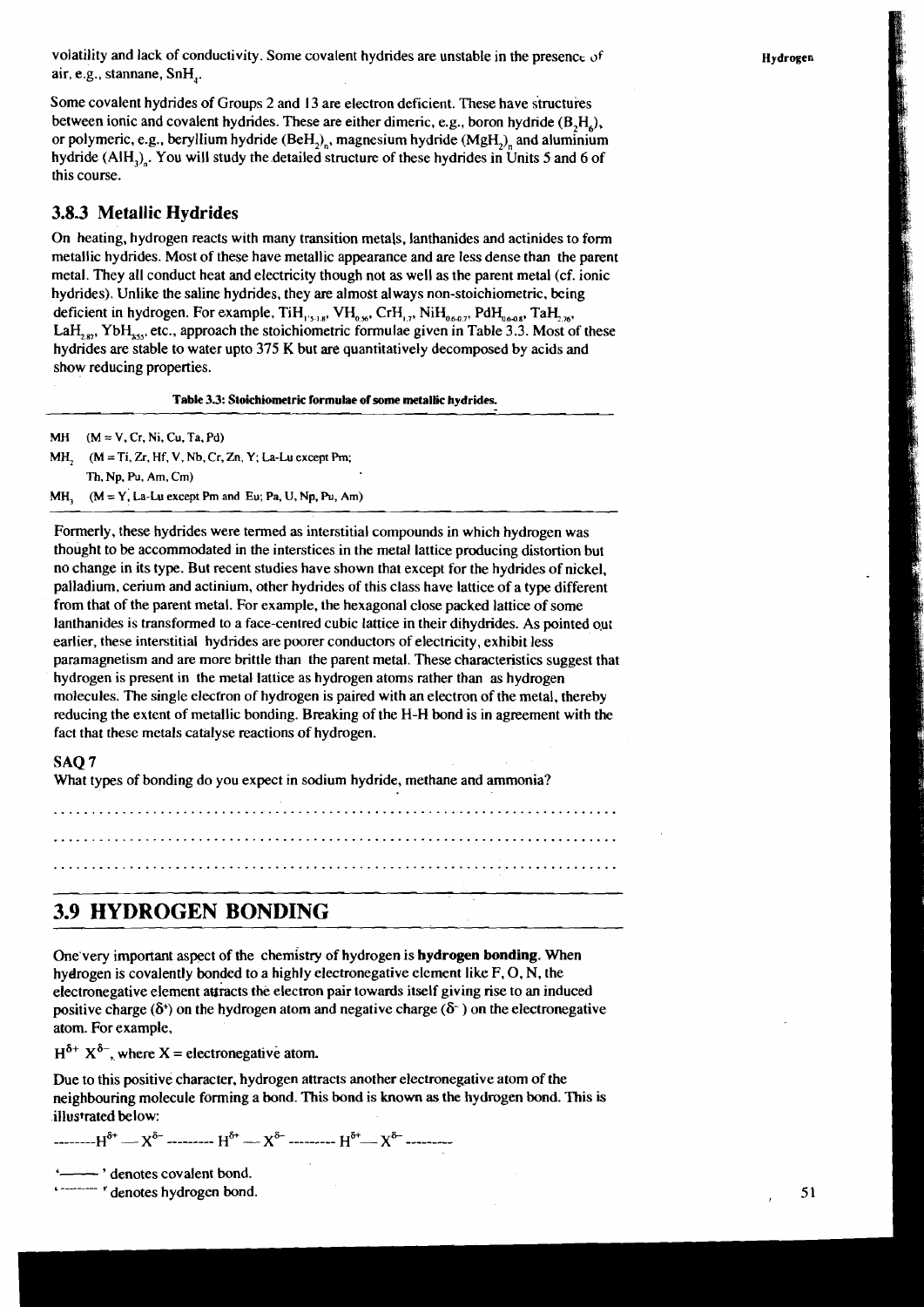**Periodicity and s-Hluck Elements** 

Thus hydrogen bond can be defined as "the attractive force which binds hydrogen atom of one molecule with electronegative atom of another molecule, generally of the same compound."

The hydrogen bond energy is only about 7-59 kJ mol<sup>-1</sup> compared to the normal covalent bond energy of 389-665 kJ mol<sup>-1</sup> for H-N, H-O and H-F bonds. Thus. hydrogen bond is much weaker than a covalent bond. Obviously, its length is also much longer than the covalent bond.

There are two types of hydrogen bonding:

- i) Intermolecular hydrogen bonding
- ii) Intramolecular hydrogen bonding

## **3.9.1 Intermolecular Hydrogen Bonding**

In this case, two or more molecules of the same compound or of different compounds are involved in hydrogen bonding. Some common examples of the intermolecular hydrogen bonding occurring between the molecules of same compound are HF, H<sub>2</sub>O, alcohols, etc.







Examples of the intermolecular hydrogen bonding occurring between two different kinds of molecules are as following:



### **3.9.2 Intramolecular Hydrogen Bonding**

Intramolecular hydrogen bond is formed between two atoms of the same molecule. As a consequence of this, generally a five or six membered ring called chelate ring is formed, e.g.,





o-Nitrophenol

Salicylaldehyde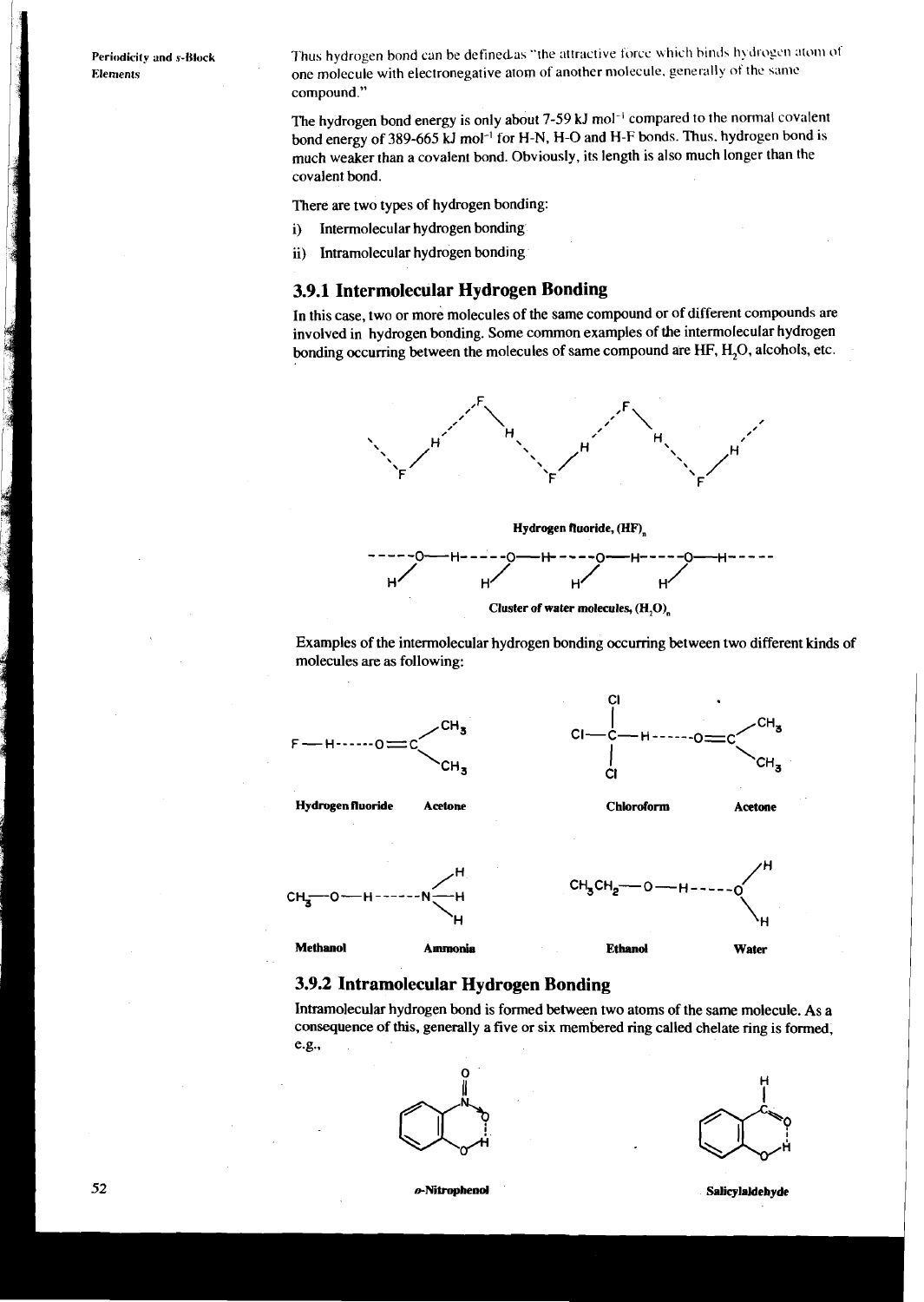You have seen above, that intramolecular hydrogen bonding takes place in molecules like  $o$ -nitrophenol and salicylaldehyde. Now, you may ask why intramolecular hydrogen bonding does not take place in p-nitrophenol? This is due to the large distance between the two groups (NO, and OH) in  $p$ -nitrophenol.



This type of hydrogen bonding is not possible. However, it does show the usual intermolecular hydrogen bonding.



**p-Nitrophenol** 

It is significant to note that the vast majority of intramolecular hydrogen bonding occurs where a five or six membered ring can be formed because of the stability associated with such rings.

#### **3.9.3 Effect of Hydrogen Bonding**

Hydrogen bonding plays a very significant role in determining the properties of compounds. It is also very important in most of the biological processes about which you may study in the Biochemistry course. We shall confine our discussion to a few important physical properties only, e.g., boiling point, melting point and solubility in water.

#### Boiling Point and Melting Pbint

If you look at the melting and boiling points of the hydrides of Group 14 elements, i.e.,  $CH<sub>a</sub>$ ,  $SH<sub>4</sub>$ , GeH<sub>4</sub> and SnH<sub>4</sub> in Fig. 3.6, you will observe that melting and boiling points of the hydrides generally increase with the increase in molecular weight of the hydrides. But NH, in Group 15, H,O in Group 16 and **HF** in Group 17 have abnormally high melting and boiling points as compared to other hydrides in their respective groups in the periodic table. This anomaly is explained on the basis of hydrogen bond formation.

In compounds where the molecules are linked by hydrogen bonds, some extra energy is required to break the intermolecular hydrogen bond and this is responsible for their higher boiling and melting points.

However, intramolecular hydrogen bonding has the opposite effect. For example, in *ortho* nitrophenol the groups present in *ortho* position are involved in intramolecular hydrogen bonding thus preventing the intermolecular hydrogen bond formation, i.e. association of the molecule. Due to the intramolecular chelated structure,  $o$ -nitrophenol is steam-volatile, whereas p-nitrophenol is not.

#### Water Solubility

Solubility of a substance increases markedly when hydrogen bonding is possible between the solvent and the solute molecules. For example, lower alcohols like methanol, ethanol etc.. are highly miscible with water due to the hydrogen bonding with water molecules.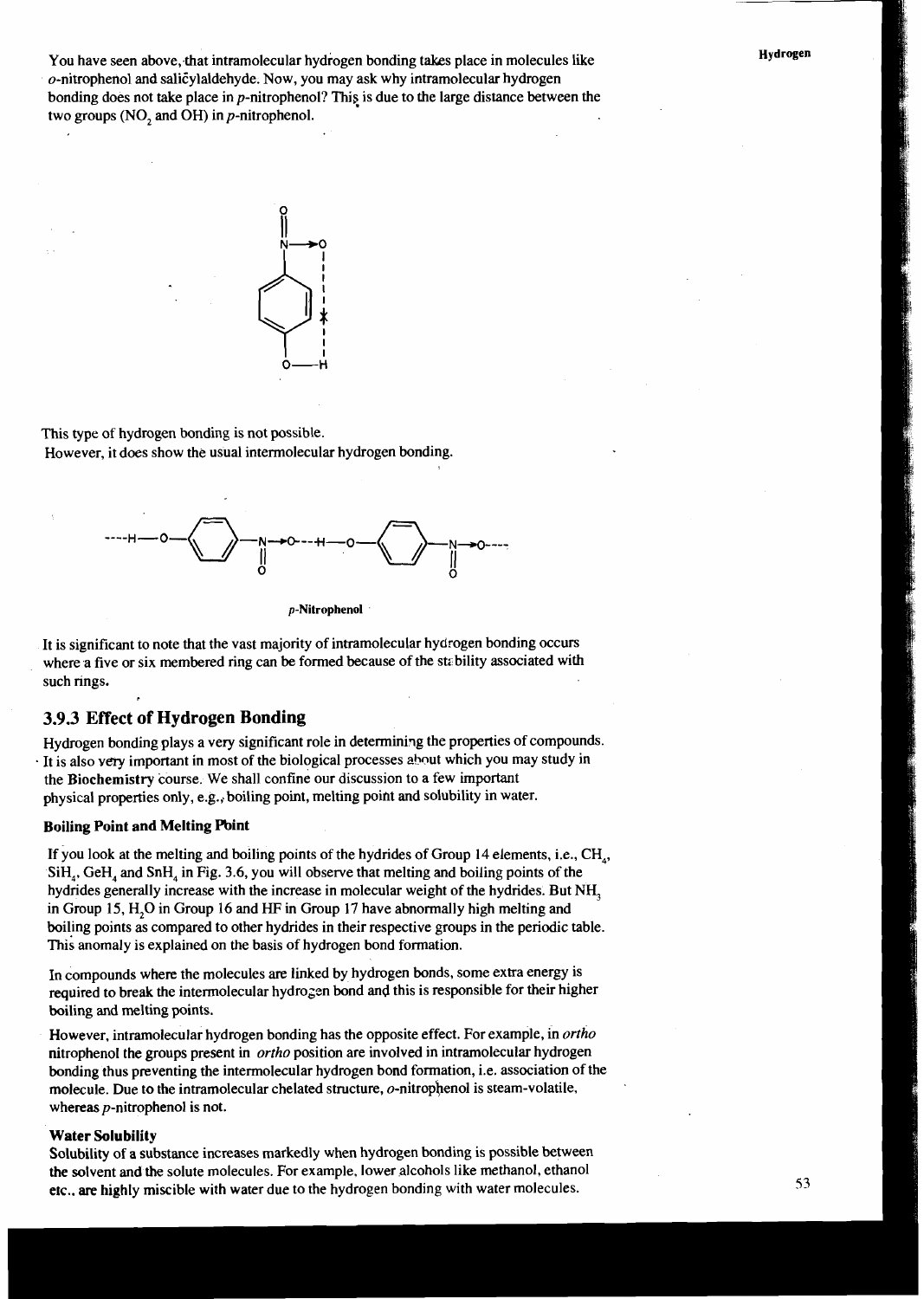**Periodicity and s-Block Elements** 



**Fig3.6: (a) Melting point curves and (b) Boiling point curves of the molecular hydrides.** 

#### SAQ 8

- a) What is the effect of hydrogen bonding on the properties of H;O, **HF** and **NH,?**
- b) Why is H<sub>2</sub>O a liquid and H<sub>2</sub>S a gas at room temperature?

. . . . . . . . . . . . . . . . . . . . . . . . . . . . . . . . . . .

## **3.10 POLARISING POWER OF H+**

You know that the polarising power of a cation, i.e., its ability to distort or polarise an anion is directly proportional to its positive charge and inversely proportional to its size. You can also say that the polarising power of a cation is proportional to the ratio of its charge to its size. This ratio is called the ionic potential of the cation. As the hydrogen cation, i.e., proton, is vanishingly small, it has a very high ionic potential and a vast polarising power. Due to this, free protons exist only in discharge tubes. Generally, these are found associated with other molecules. For example, with ammonia and water, these form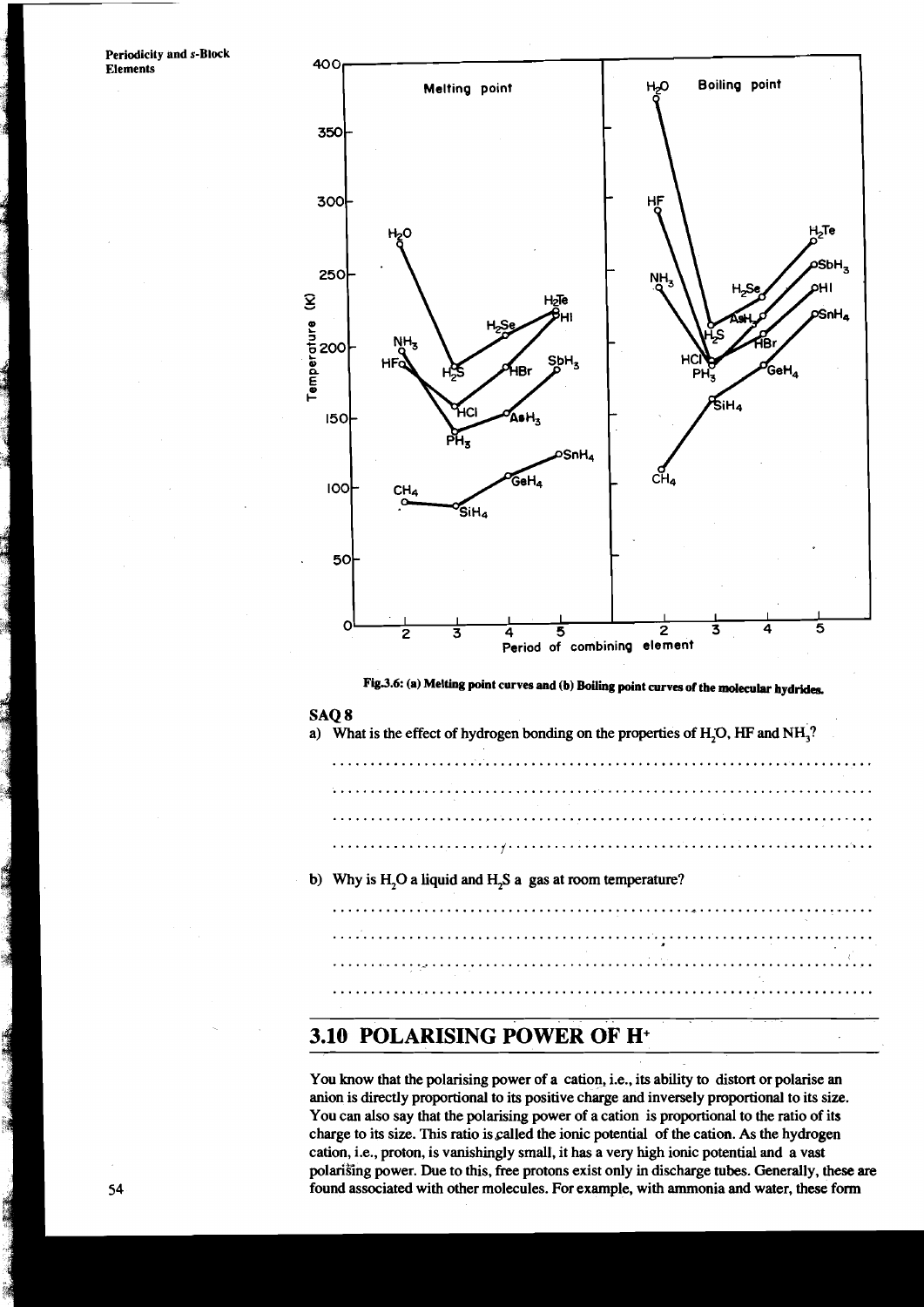species like NH $_{\star}$  and H<sub>1</sub>O<sup>t</sup>, H<sub>2</sub>O<sup>t</sup>, H<sub>2</sub>O<sub>4</sub>,etc. The aquated proton species are represented as H'(aq). Enthalpy of formation of these aquated proton species is very large  $(-1075 \text{ kJ mol}^{-1})$ . It is mainly because of this reason that many covalent hydrides (H-X) are acidic in aqueous solution, i.e., they release  $H^*(aq)$  ions even though the  $H-X$  bonds are often very strong, e.g..

 $HCI + H<sub>2</sub>O \longrightarrow H<sub>3</sub>O<sup>+</sup> + Cl<sup>-</sup>$ 

#### **SUMMARY** 3.11

Let us now summarise what we discussed in this unit:

- Hydrogen is the most abundant element in the universe.
- **a** Hydrogen atom has only one electron and the cation is an elementary particle, the proton.
- It is difficult to assign one particular position to hydrogen in the periodic table due to its resemblance to alkali metals as well as to halogens.
- $\bullet$  Hydrogen has three isotopes namely hydrogen ( $^1$ H), deuterium (D or  $^2$ H) and tritium  $(T$  or  ${}^{3}H$ ).
- Hydrogen molecule exists in two forms, *ortho* and *para.*
- $\bullet$  Hydrogen reacts with other elemenrs to form three types of hydrides, i.e., ionic, covalent and metallic hydrides.
- Hydrogen can bridge electronegative elements (hydrogen bonding) and electropositive elements (hydride bridging).
- The largest single use of hydrogen is in the manufacture of ammonia. Its other uses are in the hydrogenation of vegetable oils, manufacture of methanol from coal, extraction of metals and in fuel cells. -

## **3.12 TERMINAL OUESTIONS**

1 Which of the following is correct? Tick  $(\sqrt{\ } )$  the correct one.

- i) Hydrogen acts as
	- (a) reducing agent
	- (b) oxidising agent
	- (c) both oxidising and reducing agent
	- (d) None of the above
- ii) The electronic configuration of deuterium atom is

(a)  $1s^1$  (b)  $2s^1$  (c)  $1s^2$  (d)  $2s^2$ 

- iii) Hydrogen molecule ion,  $H_2^*$  contains
	- (a) 1 electron **0)** 2 electrons
	- (c) 3 electrons (d) No electrons
- iv) SiH, is an example of which of the following type of hydrides: **<sup>c</sup>**
	- $(a)$  ionic (b) interstitial
	- (c) metallic (d) covalent
- v) Heavy water is

**f** 

(a) DOD (b) HDO (c)  $H_2O_2$  (d) DTO

- vi) Polarising power of an ion increases
	- (a) when charge of cation increases
	- (b) when size of cation increases
	- **<sup>I</sup>**(c) when size of anion decreases
	- (d) none of the above
- 2 Do *ortho* and *para* forms of hydrogen exist in deuterium and tritium?
- 3 Which hydrogen bond do you expect to be stronger and why?

(a)  $S - H$  -----  $O$  or (b)  $O-H$  ----  $S$ 

4 Explain why the boiling points of hydrogen halides follow.the trend **55**